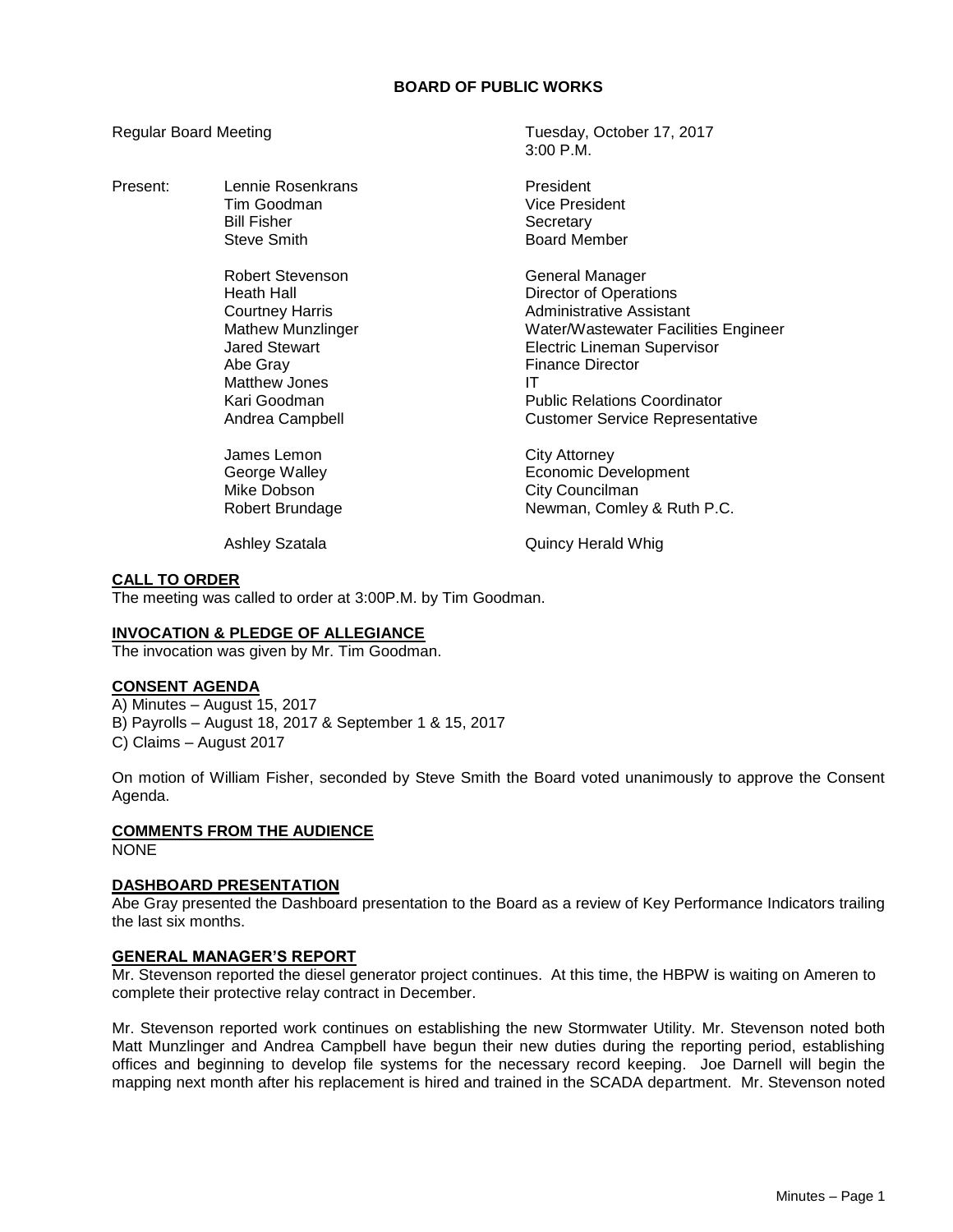we have contracted with Poepping Stone Bach & Associates to design a repair to a storm sewer culvert segment in Martin St. on the South Side.

Mr. Stevenson reported Unit #2 at Prairie State is down for the annual planned outage and everything is going well and according to schedule.

Kari Goodman reported October 9-13, the HBPW celebrated its 7th Annual Public Utilities Week. Mrs. Goodman noted we had a great week of giving back to the community. You can read more about the week of events on the HBPW website under the "Community Outreach" link or view photos on the HBPW Facebook page.

Mr. Stevenson reported On October 2nd, Gene Majors, Water Distribution Supervisor, celebrated 40 years of service at the HBPW.

### **OPERATION'S REPORT**

Heath Hall reported Jared Stewart will be giving an update later in the meeting regarding the Southside Substation Transformer Replacement project.

Heath Hall reported the 12 month rolling availability rate continues to be good at 99.990%. Outages were about average for the month with squirrels being the cause of most customer interruptions.

Heath Hall reported the Water crew had 9 leak repairs with 5 of them being on mains.

Heath Hall reported the Water crew assisted with cleaning the raw water intake, pumphouse well, and Water Treatment Plant (WTP) basins.

Heath Hall reported the Sewer Crew responded to 7 reported stop ups with only one being on the HBPW. This resulted in a Sanitary Sewer Overflow (SSO) and occurred along Clover Road. The main has since been excavated and the service repaired.

Heath Hall reported the Granular Activated Carbon (GAC) pilot system continues to run at the WTP and the operators continue testing key items and reporting to Black & Veatch and Calgon.

Heath Hall reported George Hausdorf, Supervisor of the WTP found a way to continue getting Aqua Nuchar Carbon which continues to be the best product for consistent TOC removal.

Heath Hall reported nocardia foam continues to be an issue at the Wastewater Treatment Plant (WWTP). Antinocardia bacteria (bacteria to combat grease) was added to the sanitary sewer collection system during the month. Grease is the main food source for nocardia. After testing out in the system, nocardia was discovered in one particular area and is believed to be coming from a commercial business. More investigation will be held before coming to a conclusion.

Heath Hall reported Matthew Jones, IT, arranged a brief overview session on a new Automated Metering Infrastructure solution from Eaton-Cooper Systems. Their solution would provide the necessary functionality to continue to obtain meter reading data from electric and water services but also allow us to utilize their wireless network for other communications related to SCADA and reclosure controls. Their solution also offers a robust Outage Management System (OMS) solution to better identify electric meters without power. Mr. Hall noted Mr. Jones is trying to find a solution to meet the current needs, allow expansion, but not exceed budget thresholds.

#### **FINANCIAL REPORT**

Abe Gray presented the Board with the financial results for the month of September 2017, year to date results, and key financial ratios.

#### **PROJECTS REPORT**

Mathew Munzlinger presented the Board with an updated progress report of ongoing projects. This includes projects from the Water System and Water Treatment Plant, as well as the Sewer System and Wastewater Treatment Plant. Mr. Munzlinger noted the progress of these projects and studies is acceptable and will continue as weather permits.